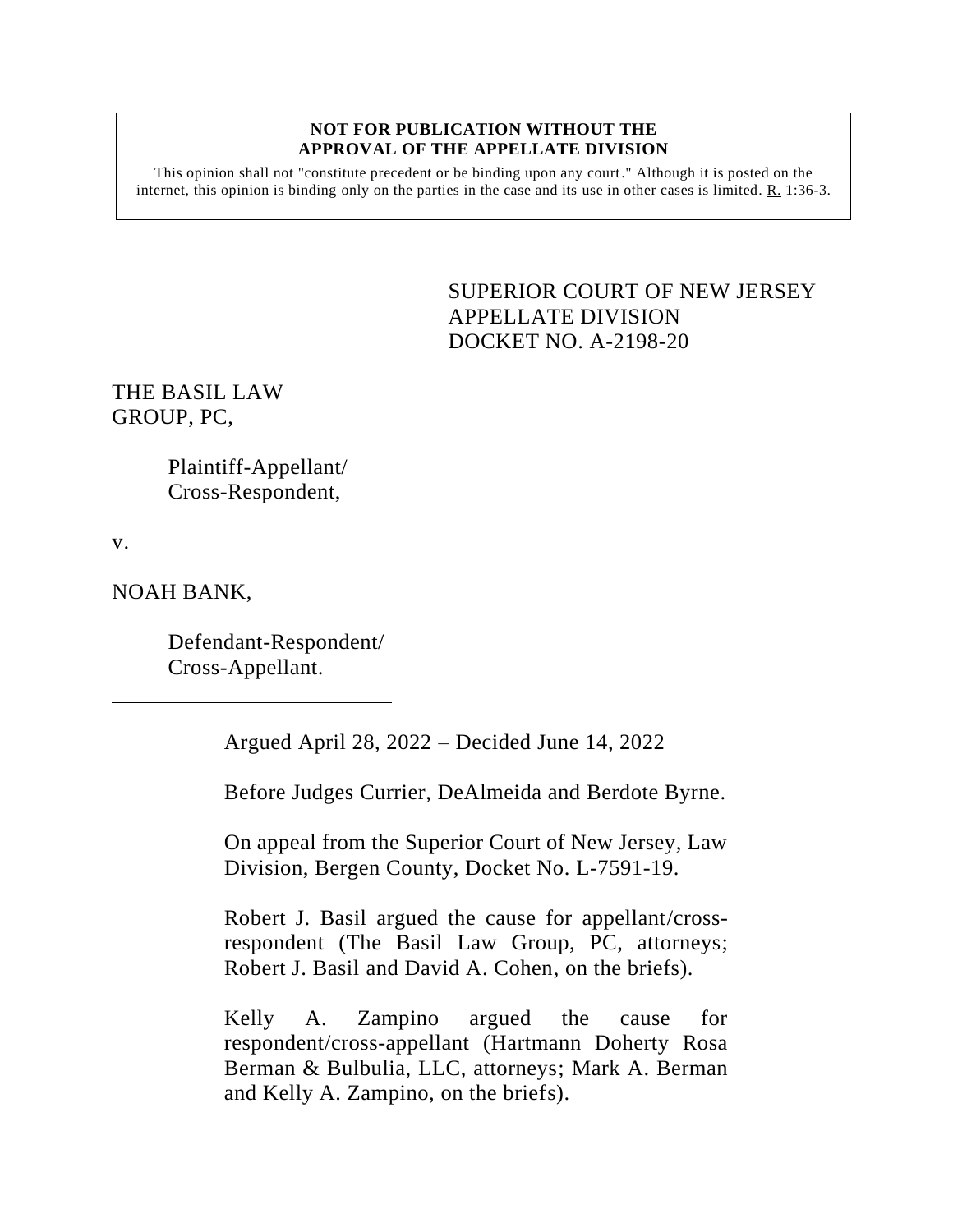## PER CURIAM

Plaintiff appeals from the trial court's order denying its summary judgment motion and granting defendant summary judgment. In its crossappeal, defendant challenges the trial court's order denying its request for attorney's fees and costs under Rule 4:46-5(b). We affirm the court's order granting defendant summary judgment. Because the trial court failed to provide any reasons for the denial of counsel fees, we remand for the court to comply with its obligation under Rule 1:7-4(a) and issue a decision regarding defendant's application for attorney's fees and costs.

## I.

Defendant's President and CEO, Edward Shin, retained plaintiff to substitute as trial counsel for defendant in a federal court suit. The case involved a rival bank, NOA Bank, and issues related to trademarks and unfair business practices (the NOA litigation).

In January 2018, the parties executed a retainer agreement (the 2018 agreement) under which they agreed plaintiff would receive a \$650,000 flat fee for its legal services performed in the NOA litigation. The 2018 agreement required defendant to make an initial payment of \$100,000 and subsequent monthly installment payments of \$100,000 until the entire balance was paid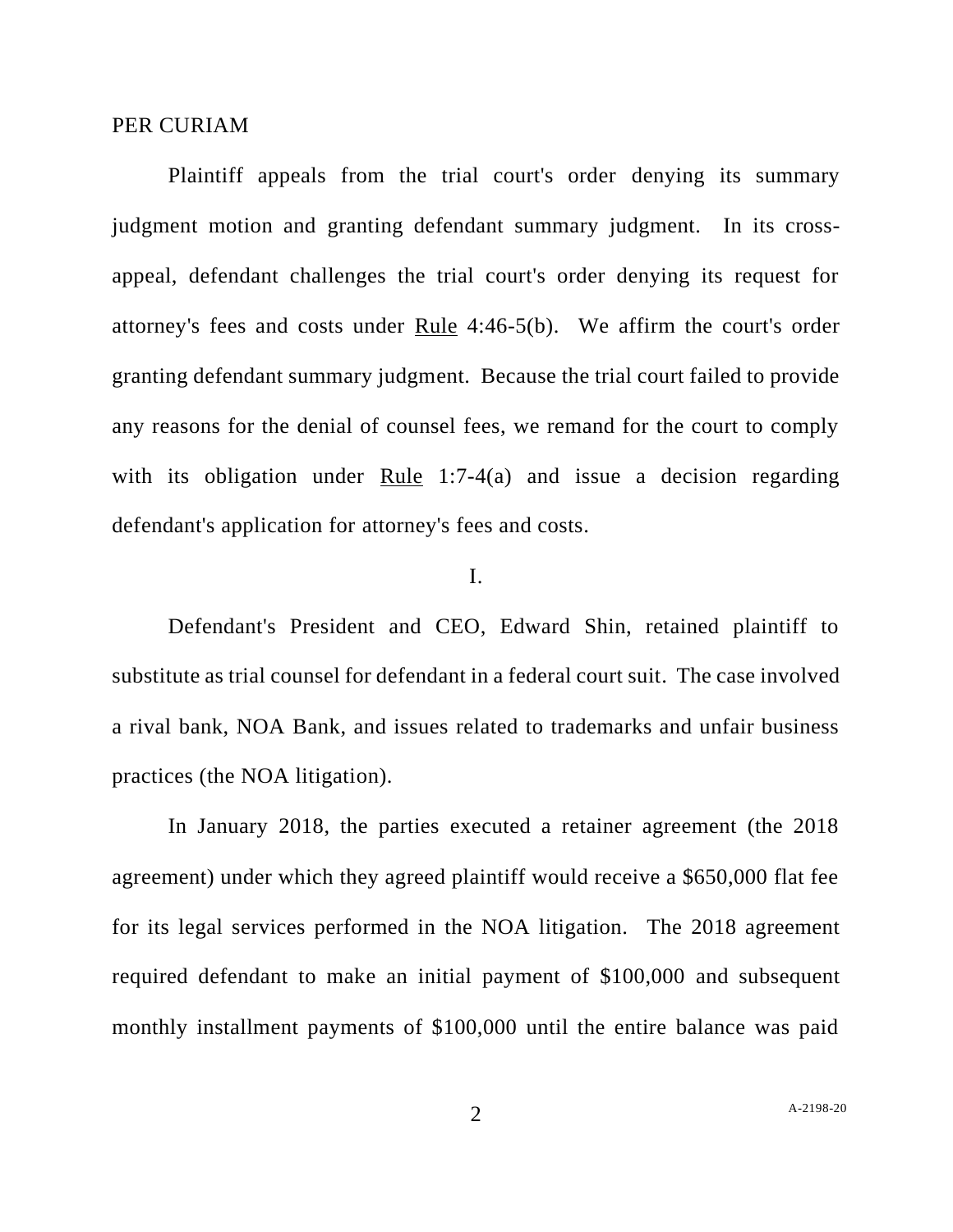"even if the [NOA litigation] . . . [was] resolved before the entire amount [was] paid."

In February 2018, plaintiff sent defendant an invoice for \$50,000. Plaintiff had agreed to reduce the initial payment amount from \$100,000 to \$50,000. Defendant made the \$50,000 payment the following day. Plaintiff sent defendant an invoice for \$25,000 in May and June, which defendant paid.

In September 2018, defendant's principals, including Shin, settled the NOA litigation without assistance of counsel. The settlement occurred prior to the commencement of trial. Robert J. Basil, plaintiff's director and manager, estimated he spent approximately 300 hours working on the litigation. Other attorneys affiliated with plaintiff or employed on a per diem basis also worked on the matter, but Basil testified he worked the most hours. 1

According to plaintiff, after the NOA litigation settled, Shin approached Basil and asked for a reduction of the fixed fee balance of \$550,000. Basil agreed to accept \$250,000 as full payment of the amount due. In exchange, Shin orally promised Basil that plaintiff would remain defendant's primary counsel for all litigation matters and would be paid advisors to defendant's board of

<sup>&</sup>lt;sup>1</sup> Plaintiff contends that if the case had proceeded to trial, counsel would have billed at least 1000 to 1250 hours and \$10,000 in contract attorney's fees.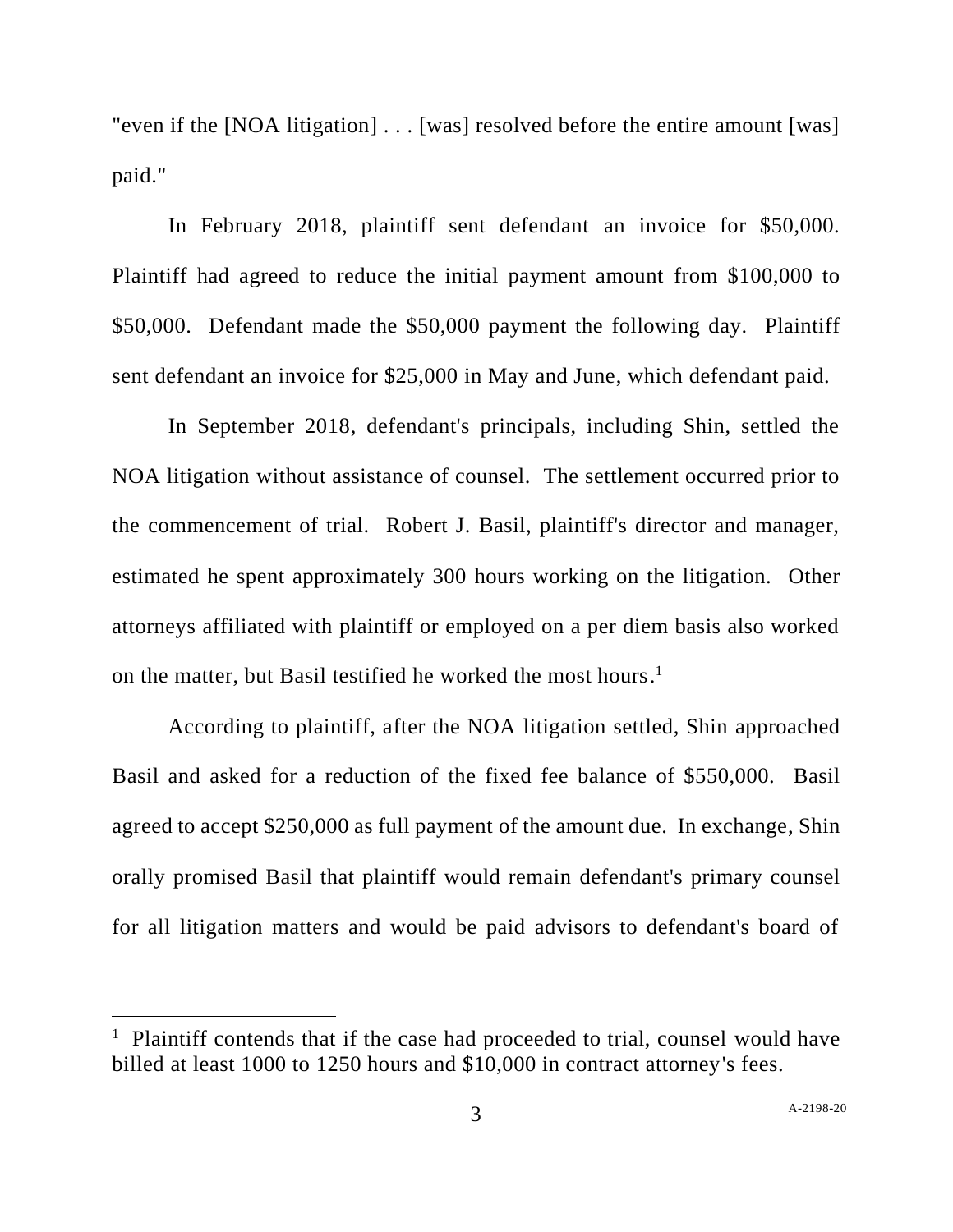directors (the oral agreement). This agreement was never reduced to writing. During his deposition, Basil explained that Shin did not want the oral agreement in writing because Shin wanted defendant's accounting records to reflect only the income from the settlement with NOA Bank and not the offsetting expense of the counsel fees paid to plaintiff. Basil further stated that Shin said he intended to pay plaintiff the additional \$400,000 owed on the 2018 agreement but he could not put it into writing.

During his deposition, Shin explained that under the oral agreement, which he referred to as the "gentleman's agreement," defendant would not have to pay the 2018 agreement price (\$650,000) for plaintiff's legal services. In exchange, defendant would "take care" of plaintiff by providing plaintiff with additional legal work in 2019 and 2020. Shin stated that defendant would attempt to pay the remaining \$400,000 if defendant "was able to do so" or if defendant engaged in "a merger transaction in which everybody hit the lottery."

Shin testified he thought he "generally" told the board of directors about the oral agreement he made with plaintiff that defendant would continue using plaintiff as its primary outside legal counsel. However, he did not think he told defendant's new general counsel, Glenn James, about the oral agreement when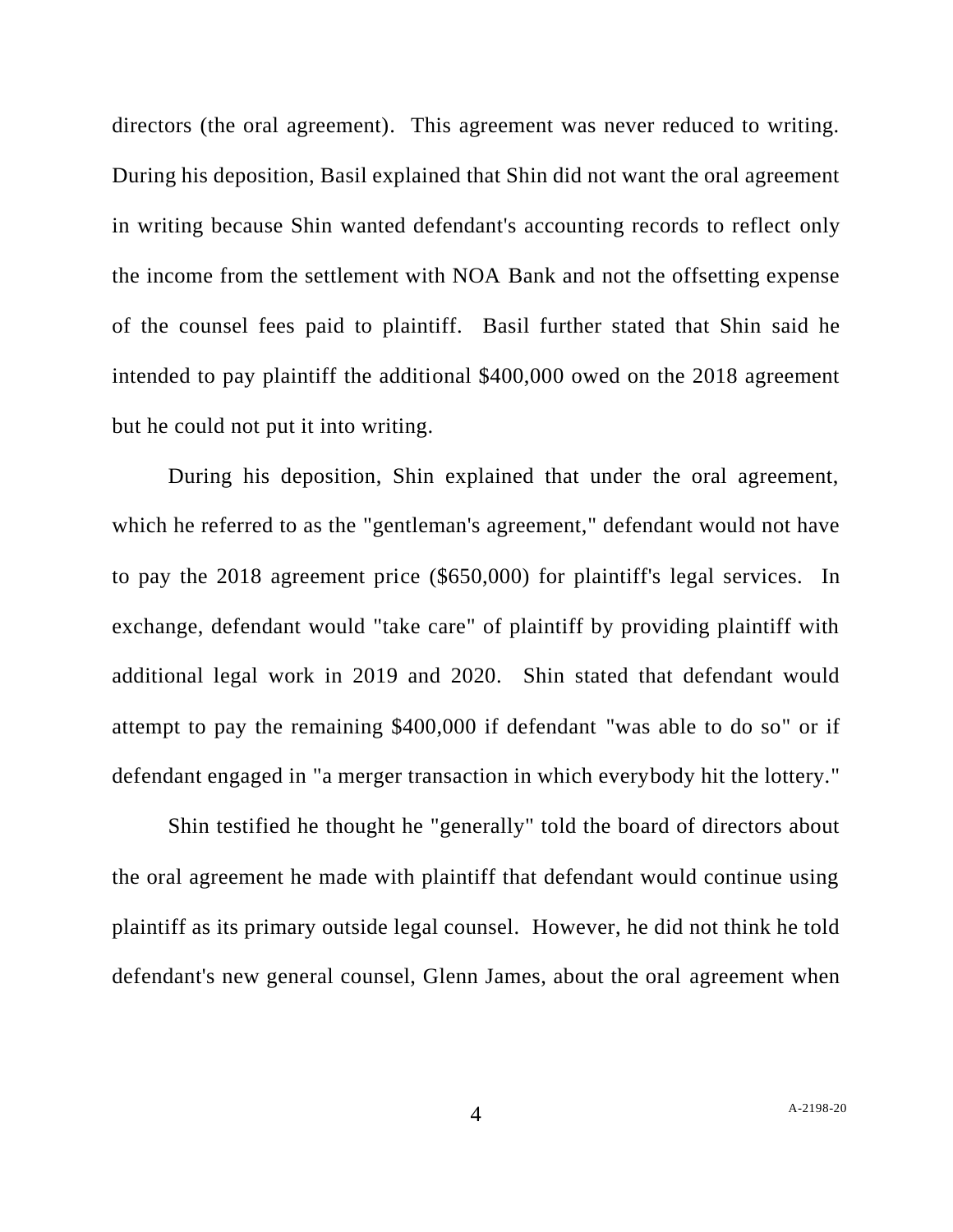James was hired in 2019. Basil stated that he did not know whether defendant's board knew of the oral agreement.

On December 12, 2018, plaintiff sent an updated invoice for the "final payment on the flat fee arrangement for the [NOA litigation]." The invoice reflected that defendant had paid plaintiff \$100,000 for its legal services to date and owed an additional \$150,000. The following day, defendant paid the \$150,000 invoice, which plaintiff acknowledged in an email.

As stated, James became defendant's general counsel in January 2019. On February 4, 2019, James sent Basil an email requesting a copy of the parties' engagement letter. In response, Basil stated that plaintiff "never entered into an overall engagement letter" as it was acting as "of counsel" to defendant's outside corporate counsel. According to James, Basil stated there was no representation letter and no flat fee arrangement other than one with respect to a collection case.

James requested Basil prepare a written retainer agreement. Basil did so and forwarded it to James for review. James's proposed changes were made by Basil. During the negotiation of this agreement, Basil never mentioned to James the oral agreement he had with Shin.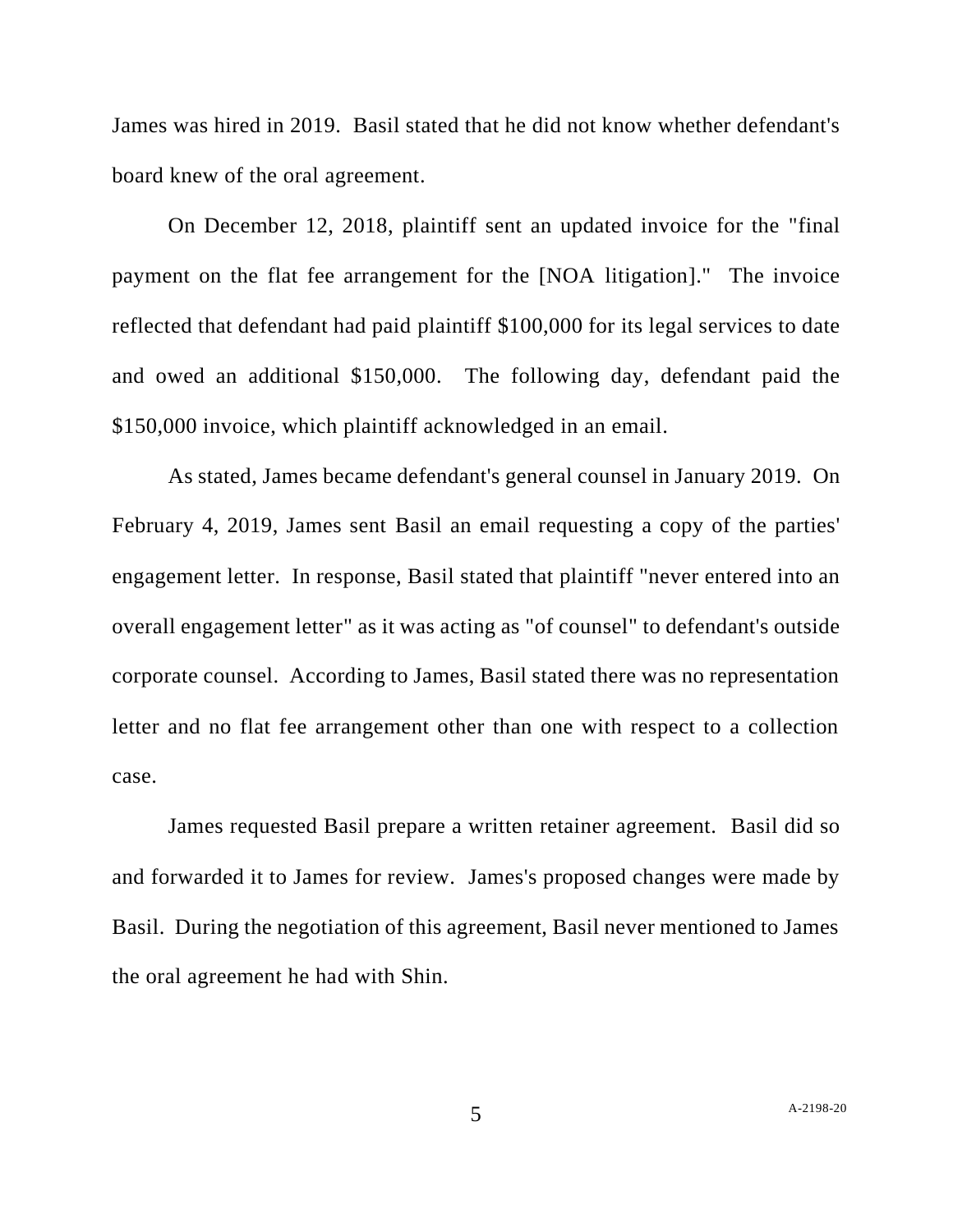The parties executed the revised retainer agreement on February 6, 2019 (the 2019 agreement). The 2019 agreement stated on its first line that it "replace[d] all prior agreements between [plaintiff] and [defendant]." (emphasis added). The remainder of the agreement set forth the terms of plaintiff's representation of defendant.

In addition, the 2019 agreement stated that the "written terms are not subject to any prior oral agreements or understandings, and they can be modified only by further agreement by both [defendant] and a director of [plaintiff]." (emphasis added). The agreement also stated that defendant could terminate plaintiff's services with or without cause. And it included the following provision: "Unless we have agreed to a fee cap or a fixed fee in relation to a particular matter, our billing will be based on the actual number of hours spent by the lawyers or paralegals . . . ."

In June 2019, Shin stepped down as defendant's President and CEO after criminal charges were filed against him alleging illegal conduct relating to loan transactions occurring while in his position with defendant. He was later indicted on charges relating to wire fraud, bank bribery, solicitation, theft, and embezzlement. Defendant was a victim of some of the criminal conduct alleged against Shin.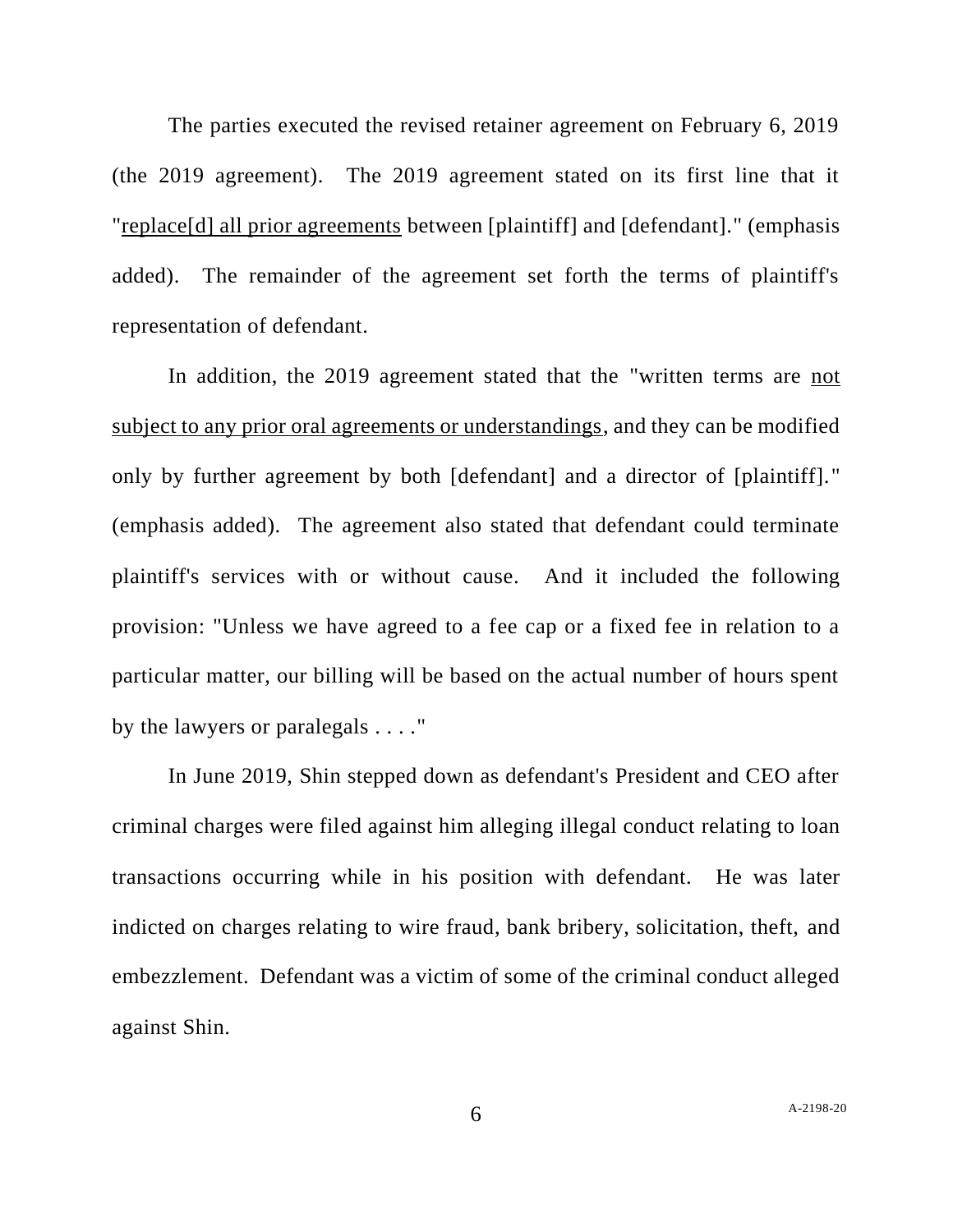Defendant's chairman of the board, Edwin Lloyd, asked plaintiff to conduct an internal investigation of the criminal allegations to protect defendant's interests. However, when Basil informed James that plaintiff would be assisting Shin's criminal defense counsel, James told Basil that plaintiff would not be conducting the internal investigation. At Basil's request, James executed a waiver of conflict agreement so Basil could represent Shin in the criminal prosecution.

Thereafter, James consulted with outside counsel regarding a potential or actual conflict of interest arising from plaintiff's representation of defendant and Shin. The outside counsel recommended defendant terminate plaintiff's services. James discussed the issues with defendant's board, and all agreed it was a conflict of interest for plaintiff or Basil to represent Shin and defendant simultaneously. As a result, defendant terminated plaintiff as its counsel on all pending litigation matters, and from any future work.

Lloyd testified during his deposition that defendant terminated plaintiff due to a "number of different challenges" including expenses and costs. Lloyd maintained the decision to terminate plaintiff was a "business decision." He stated the board decided to terminate plaintiff's services because it believed it no longer needed plaintiff's services.

7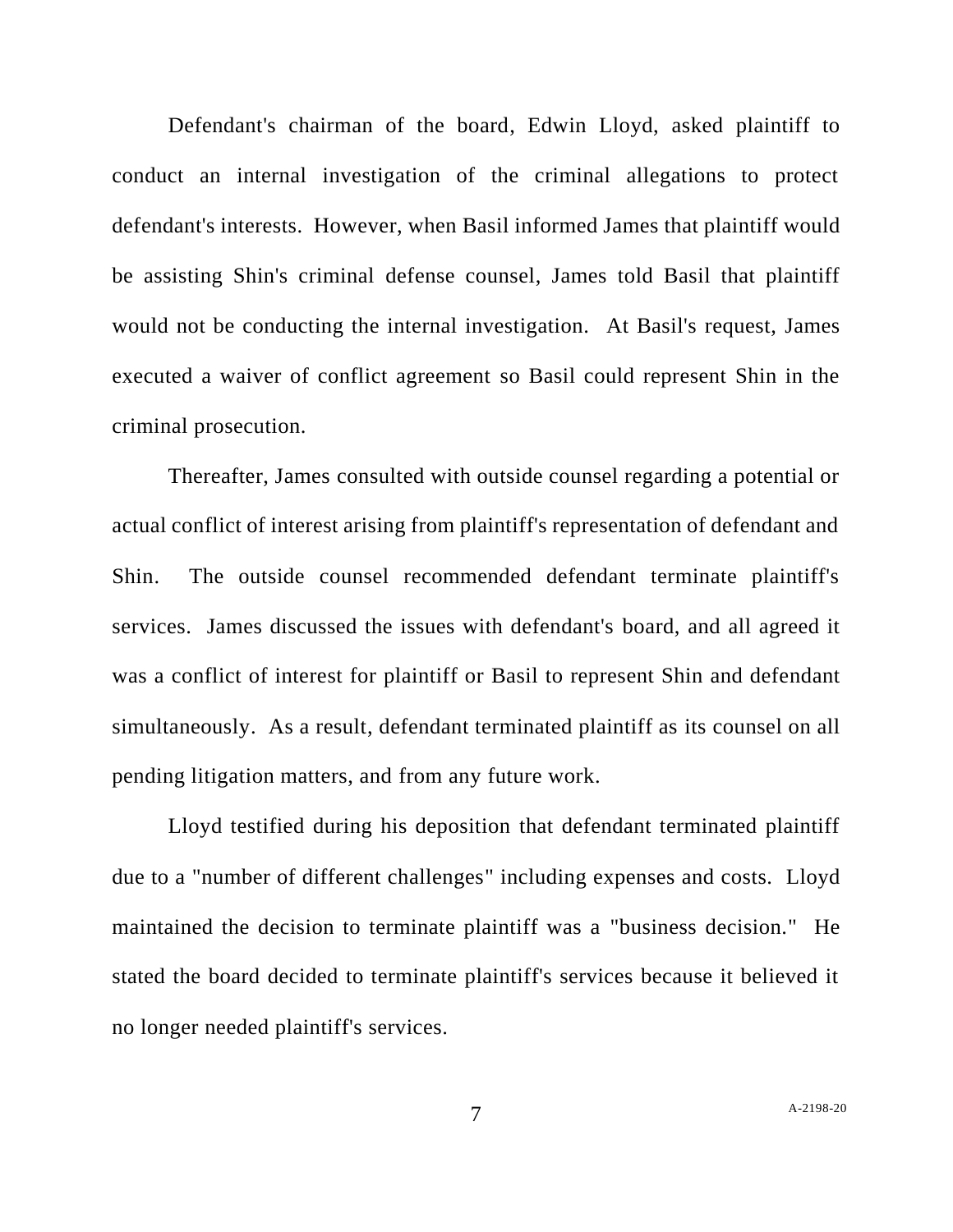On August 12, 2019, Basil sent James an email demanding defendant pay the \$400,000 in unpaid legal fees owed to plaintiff under the 2018 agreement. Basil explained that "as a favor to [defendant] and [defendant's] Board, [plaintiff] repeatedly forbore" payment under the fixed fee agreement and was now collecting the balance.

Basil asserted that defendant's reason for terminating plaintiff was a "strategic" measure to position defendant "in front of the regulators after the arrest of . . . Shin." Basil "declare[d] [defendant] [was] once-again in breach of the [2018 agreement], and also in breach of all agreements to forebear full payment performance or to reduce the amount due under [the 2018 agreement]." He demanded payment within thirty days.

When payment did not follow, plaintiff instituted suit, alleging defendant breached the parties' oral contract and the covenant of good faith and fair dealing, and requested relief under the New Jersey Declaratory Judgment Act, N.J.S.A. 2A:16-59. Plaintiff sought damages of \$400,000.

Both parties moved for summary judgment. For the purposes of its motion, defendant accepted there was an oral agreement. Defendant also sought attorney's fees under Rule 4:46-5(b), alleging Basil acted in bad faith in certain

8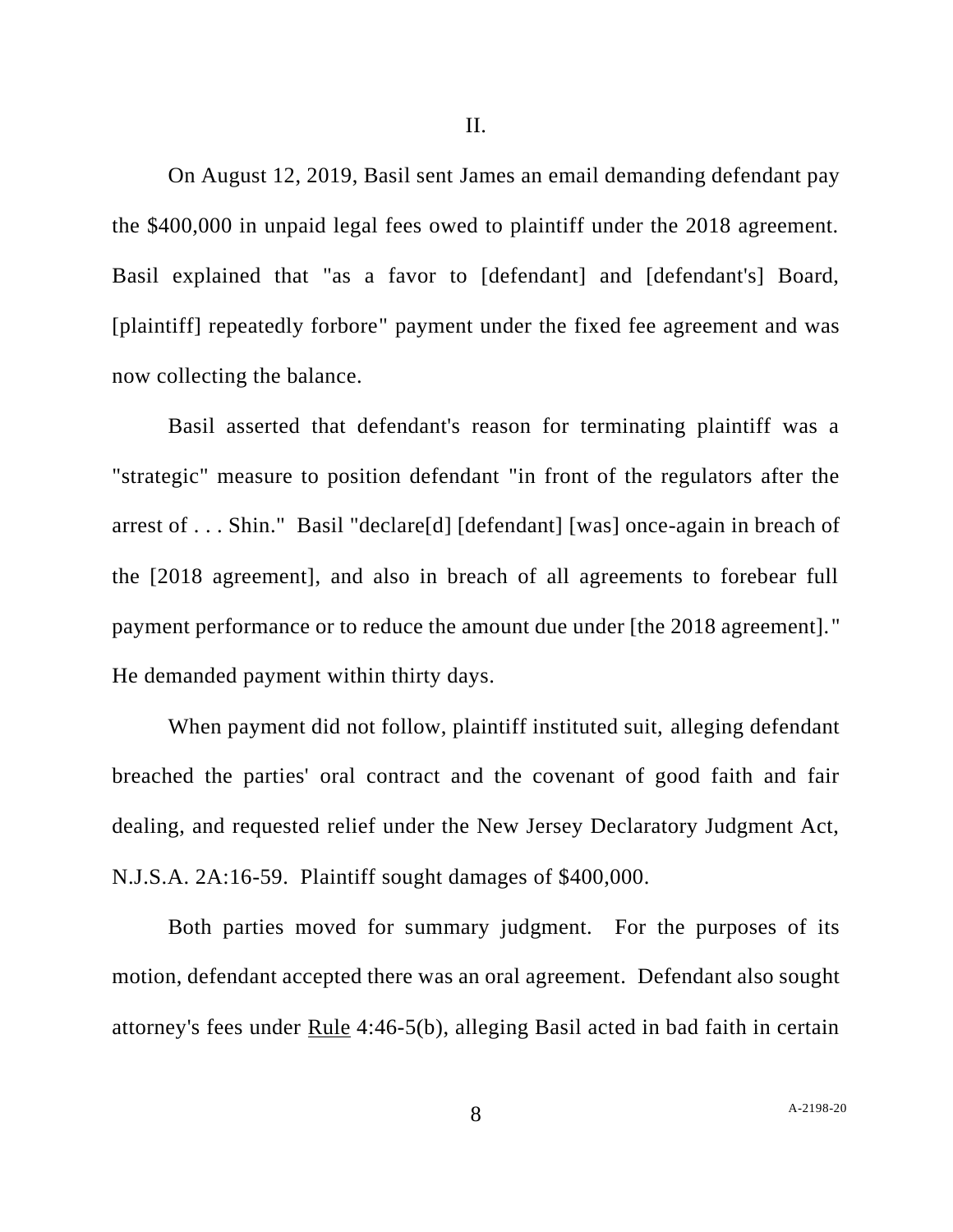statements made in his affidavit supporting plaintiff's summary judgment motion.

In a March 9, 2021 order and accompanying written decision, the trial court found there was no ambiguity in the 2019 agreement. The court stated, "The agreement clearly provides that it 'replaces all prior agreements between [plaintiff] and [defendant].'" In addition, the agreement stated its terms were "not subject to any prior oral agreements or understandings." Moreover, the court found that the "secret" oral agreement between plaintiff and Shin could not be used to vary the terms of the 2019 agreement, because defendant's board was unaware of the oral agreement. The court concluded there was no breach of contract.

In considering plaintiff's allegations that defendant breached the covenant of good faith and fair dealing in terminating plaintiff's services, the court found the record devoid of any facts that the termination was done with malice or ill motive. Instead, the trial court determined that defendant terminated plaintiff's legal services due to a conflict of interest that stemmed from plaintiff's representation of Shin in a criminal case which arose out of actions taken by Shin during his employment with defendant. The court found any other reasons plaintiff offered for the termination were only speculation.

9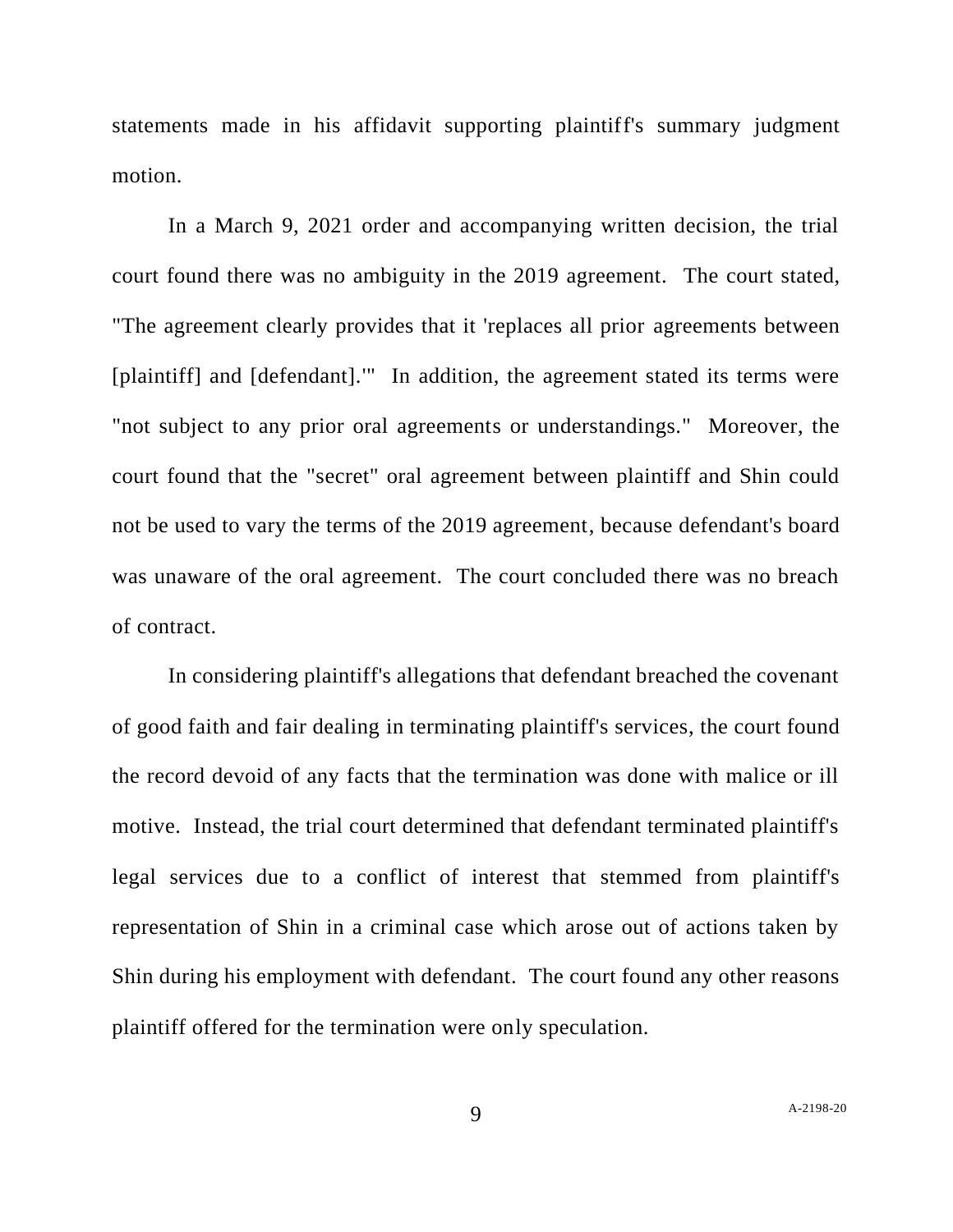Although the court's order denied defendant's request for attorney fees under Rule 4:46-5(b), it did not provide any reasoning for the denial.

## III.

On appeal, plaintiff asserts the trial court erred in not enforcing the parties' oral agreement and granting defendant summary judgment. In a cross-appeal, defendant contends the court erred in denying it attorney's fees under Rule 4:46- 5(b) because plaintiff's motion for summary judgment was frivolous.

We review the trial court's grant or denial of a motion for summary judgment de novo. Branch v. Cream-O-Land Dairy, 244 N.J. 567, 582 (2021). We apply the same standard as the motion judge and consider "whether the competent evidential materials presented, when viewed in the light most favorable to the non-moving party, are sufficient to permit a rational factfinder to resolve the alleged disputed issue in favor of the non-moving party." Brill v. Guardian Life Ins. Co. of Am., 142 N.J. 520, 540 (1995). See R. 4:46-2(c).

"Cases involving contract interpretations are particularly suited to disposition by summary judgment." CSFB 2001-CP-4 Princeton Park Corp. Ctr., LLC v. SB Rental I, LLC, 410 N.J. Super. 114, 119 (App. Div. 2009) (citing Spaulding Composites Co. v. Liberty Mut. Ins. Co., 346 N.J. Super. 167, 173 (App. Div. 2001)). An interpretation of a contract is reviewed de novo. See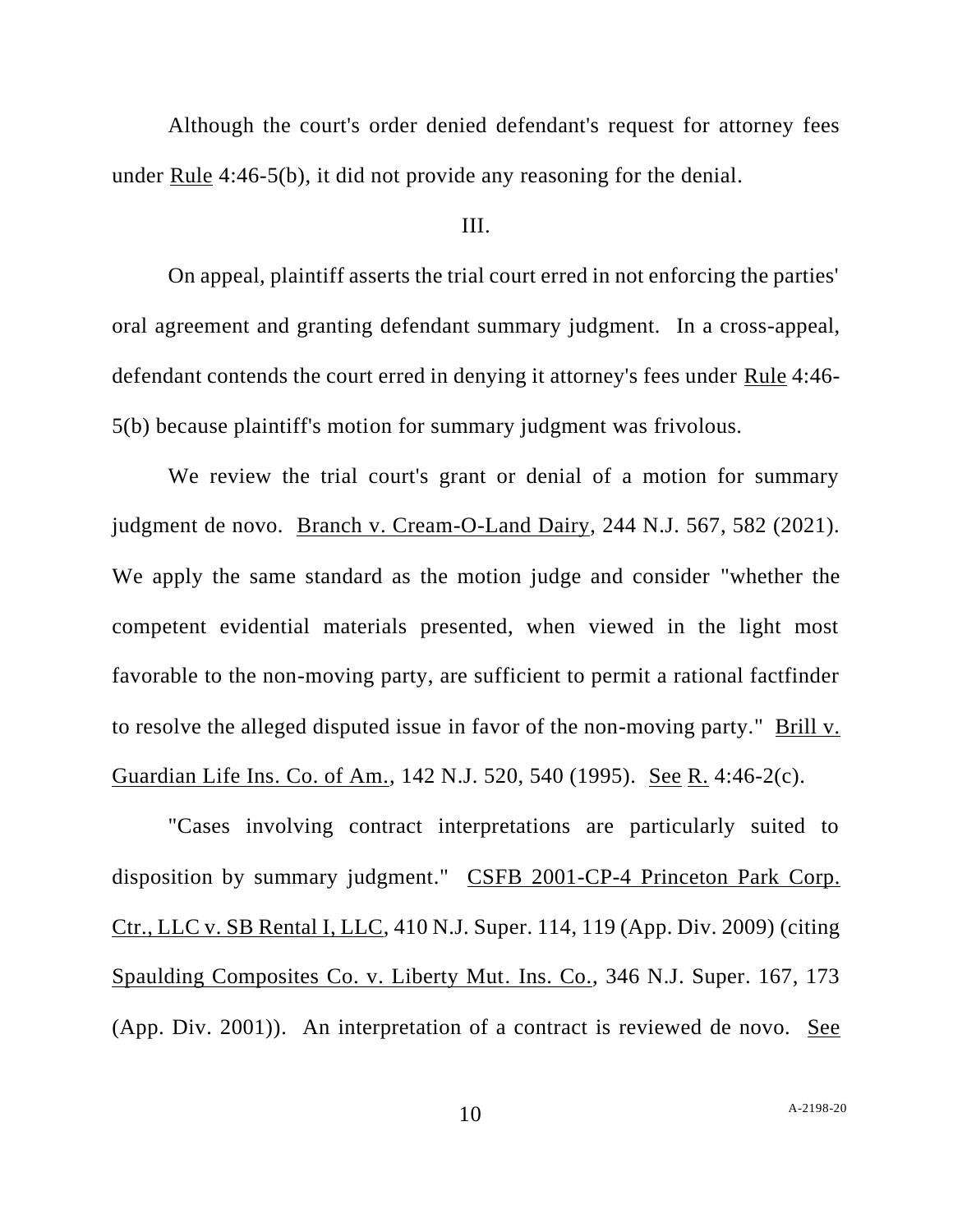Kieffer v. Best Buy, 205 N.J. 213, 222 (2011) (citing Jennings v. Pinto, 5 N.J. 562, 569-70 (1950)).

Plaintiff asserts the trial court erred in finding the 2019 agreement was a fully integrated, unambiguous contract. Plaintiff contends the 2019 agreement did not affect the 2018 agreement or oral agreement, and because those agreements remained in effect, plaintiff is entitled to the remainder of the fixed fee balance (\$400,000). We disagree.

The "basic tenet of contract interpretation is that contract terms should be given their plain and ordinary meaning." Kernahan v. Home Warranty Adm'r of Fla., Inc., 236 N.J. 301, 321 (2019) (citations omitted). While the touchstone of contract interpretation is for a court to determine the intention of the contracting parties, "[i]t is not the real intent but the intent expressed or apparent in the writing that controls." Garfinkel v. Morristown Obstetrics & Gynecology Assocs., P.A., 168 N.J. 124, 135 (2001) (alteration in the original) (citations omitted). Thus, one party's intention concerning the meaning of a contract provision, when secret and not expressed in the contract itself, is immaterial and inadmissible, and cannot serve to vary the contract's terms. See Domanske v. Rapid-Am. Corp., 330 N.J. Super. 241, 246 (App. Div. 2000); See also Brawer v. Brawer, 329 N.J. Super. 273, 283 (App. Div. 2000) (holding that the fact that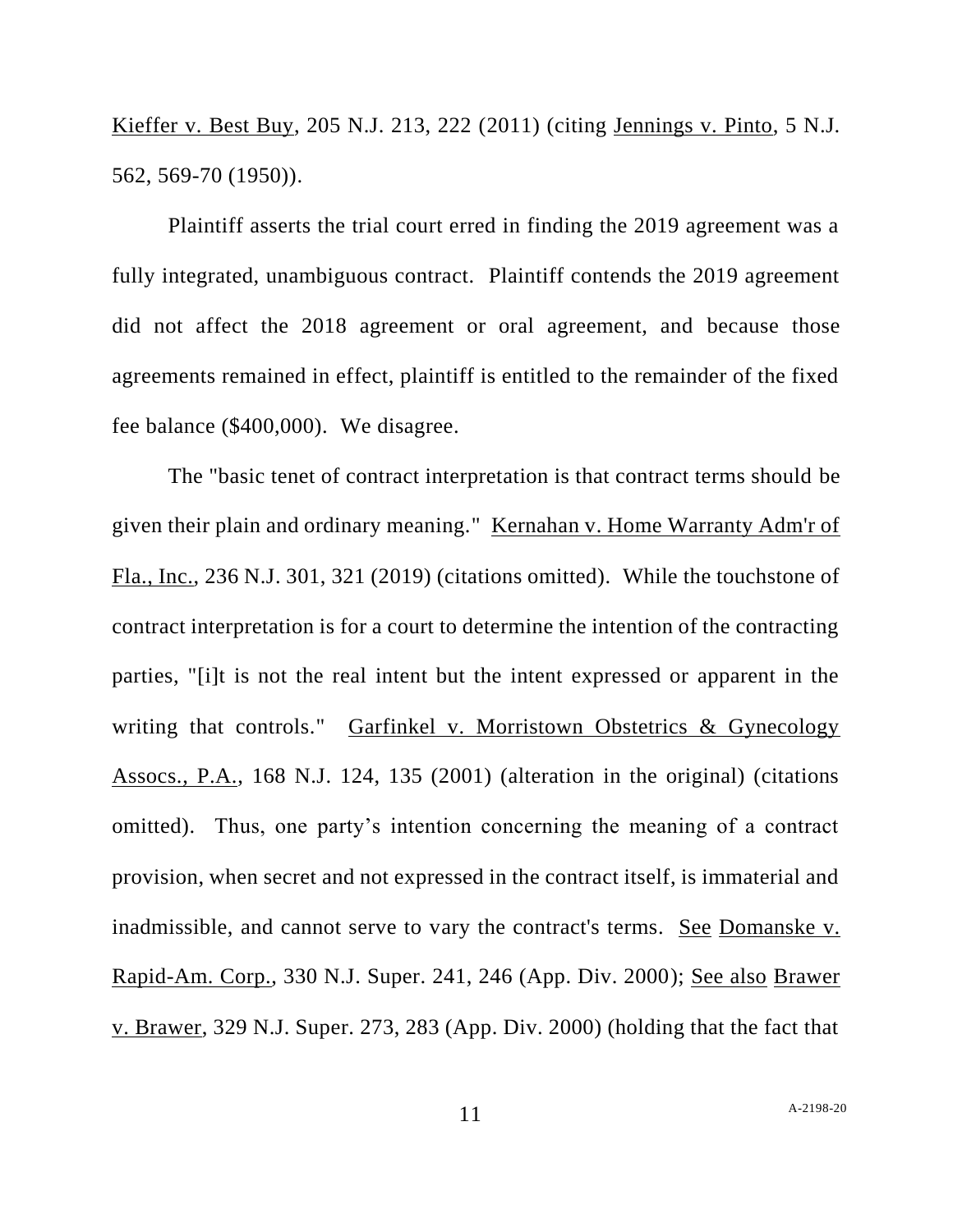a contracting party "has a different, secret intention from that outwardly manifested" is immaterial).

Contract law dictates that courts should enforce contracts based on the parties' intent and the contract's express terms, as well as the surrounding circumstances and purpose of the contract. Cypress Point Condo. Ass'n, Inc. v. Adria Towers, L.L.C., 226 N.J. 403, 415 (2016) (quoting Manahawkin Convalescent v. O'Neill, 217 N.J. 99, 118 (2014)). But when the "language of a contract is plain and capable of legal construction, the language alone must determine the agreement's force and effect." Ibid. If the contract is ambiguous, courts may use extrinsic evidence as an aid to interpretation. Ibid. (citing Templo Fuente de Vida Corp. v. Nat'l Union Fire Ins. Co. of Pittsburgh, 224 N.J. 189, 200 (2016)).

The language of the 2019 agreement is plain, capable of legal construction, and should be given its appropriate force and effect. The 2019 agreement clearly states that it "replaces all prior agreements between [plaintiff] and [defendant]." It also states that the agreement "constitute[s] the entire terms of the engagement of [plaintiff] with respect to the [r]epresentation." Further, the 2019 agreement's "written terms are not subject to any prior oral agreements or understandings."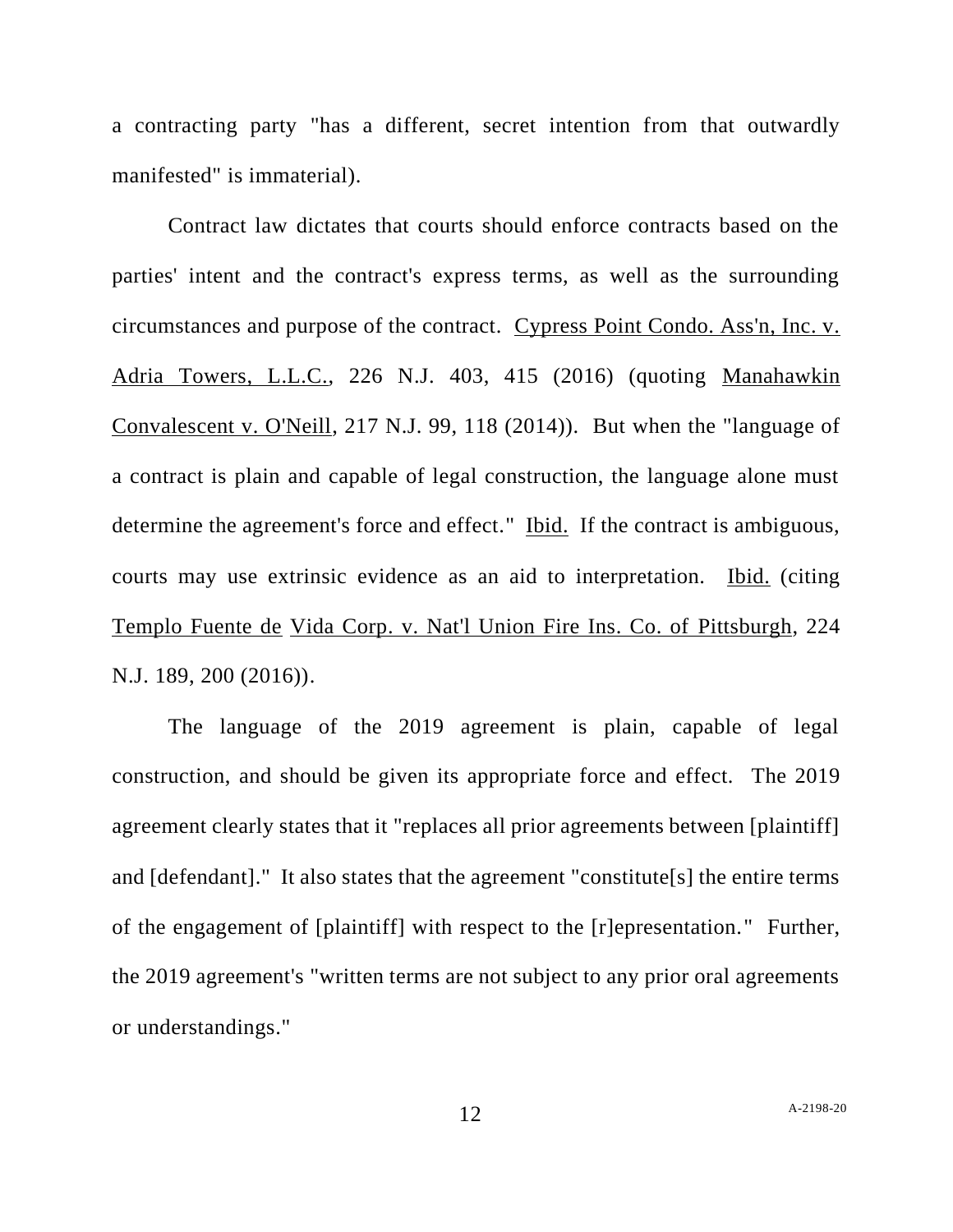Basil drafted the 2019 agreement. He is a seasoned attorney— practicing more than thirty years as a commercial litigator and performing outside general counsel work. If he did not intend the 2019 agreement to supersede all prior agreements, he would have stated so. And if he intended to preserve the oral agreement he had with Shin, he also would have included that in the 2019 agreement.

The trial court did not err in granting defendant summary judgment. The 2019 agreement is enforceable because it reflects the parties' intent and the purpose of the contract, which is that the 2019 agreement solely governed the attorney-client relationship. See ibid.

Plaintiff further contends the trial court erred in ignoring the 2019 agreement term that states:

> Unless we have agreed to a fee cap or a fixed fee in relation to a particular matter, our billing will be based upon the actual number of hours spent by the lawyers or paralegals who participate in the [r]epresentation at rates previously accepted by [defendant].

Plaintiff asserts the language prohibits the 2019 agreement from replacing the 2018 agreement or oral agreement, which are fixed fee agreements in relation to a particular matter.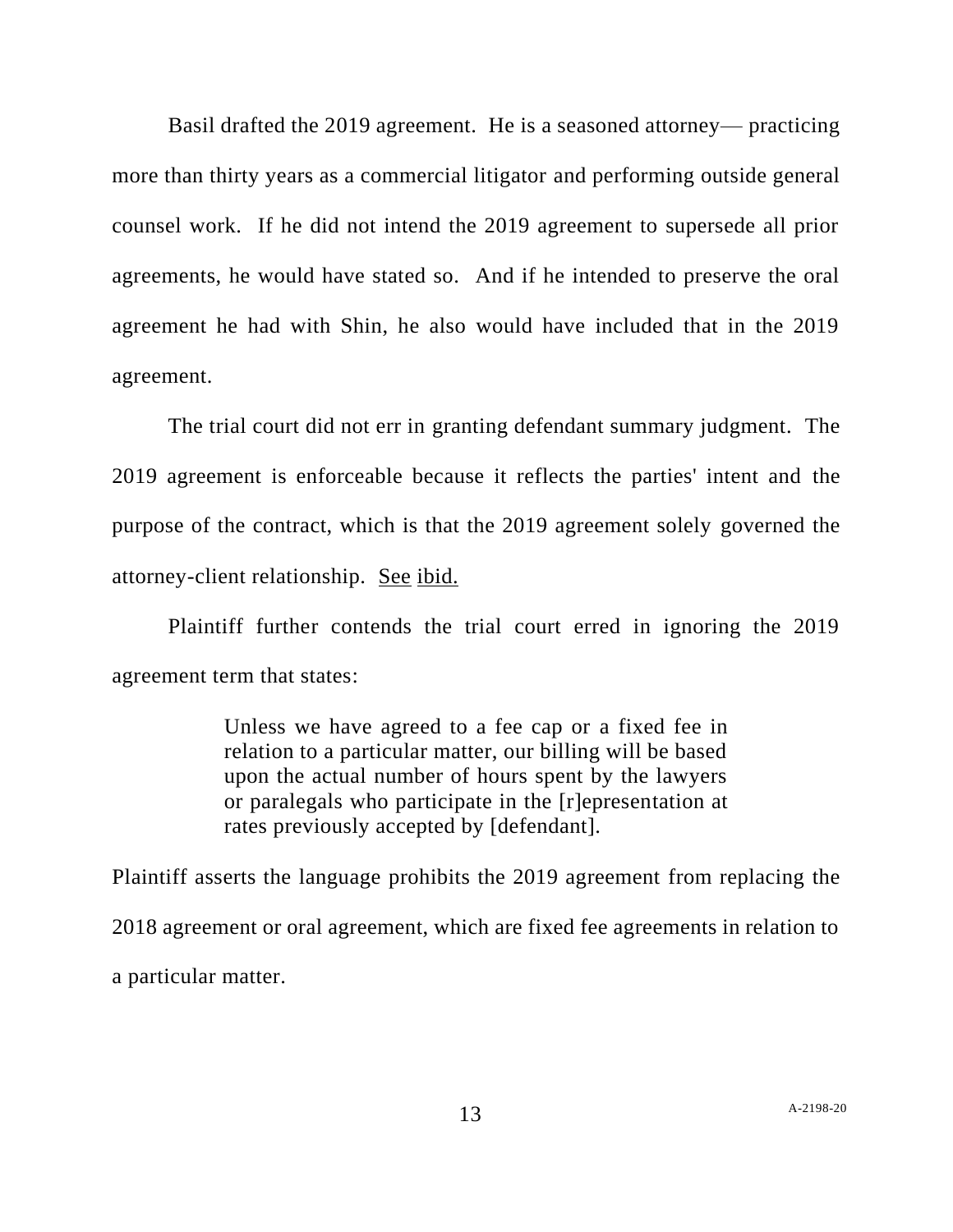As stated, the court properly found the 2019 agreement replaced all prior agreements. Moreover, the 2018 agreement and oral agreement were extinguished by accord and satisfaction, a substitute contract where a debt is settled other than by full payment and arises where "valid consideration is offered, intended, and accepted in full satisfaction of a claim." 29 Williston on Contracts § 73:27 (4th ed. 2021). An accord and satisfaction requires "a clear manifestation that both the debtor and the creditor intend the payment to be in full satisfaction of the entire indebtedness." Zeller v. Markson Rosenthal & Co., 299 N.J. Super. 461, 463 (App. Div. 1997).

In October 2018, Shin asked Basil for a reduction of the fixed fee balance of \$550,000. Defendant had only paid \$100,000 towards the agreed contract price of \$650,000. Shin and Basil agreed to a reduced payment amount of \$250,000. This agreement was the accord.

In December, plaintiff sent defendant an updated invoice for the "final payment on the flat fee arrangement for the [NOA litigation]." The invoice showed that defendant had paid \$100,000 for plaintiff's legal services and owed an additional \$150,000. Thereafter, defendant paid plaintiff \$150,000, which plaintiff acknowledged in an email. This was the satisfaction, as it was the completed compromise of the disputed claim.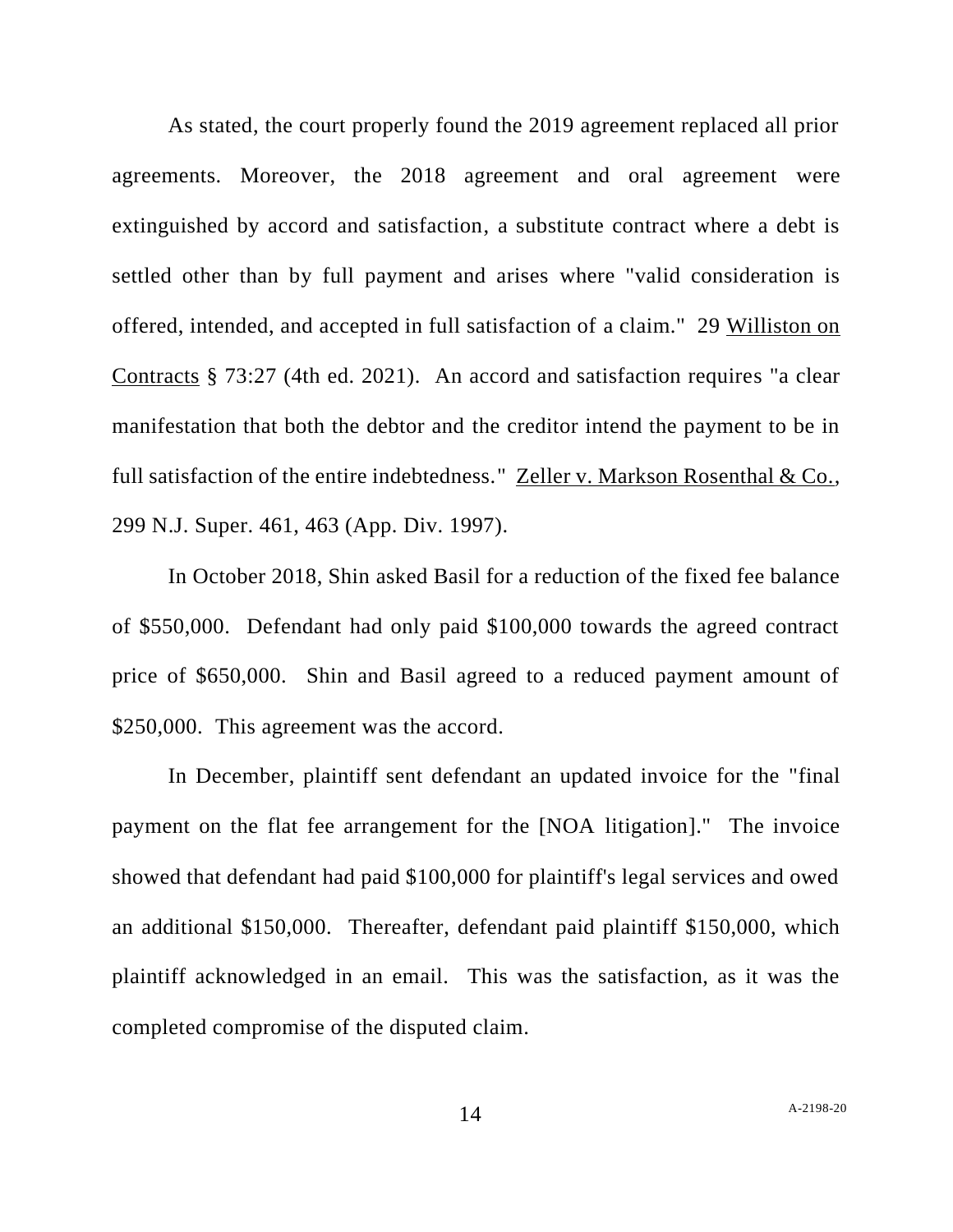Because the oral agreement was a valid and fully performed accord and satisfaction contract, the 2018 agreement and oral agreement were no longer in effect. Therefore, the only contract governing plaintiff's legal representation of defendant was the 2019 agreement.

We turn to plaintiff's contention that the trial court erred in finding plaintiff did not demonstrate a breach of the covenant of good faith and fair dealing. Plaintiff asserts that under the oral agreement, defendant agreed to continue using plaintiff's services as long as the billing rates remained the same and defendant was satisfied with the work product. Plaintiff also contends defendant breached the covenant when it failed to honor the monthly payment schedule and convinced plaintiff to accept less than the \$650,000 owed under the 2018 agreement.

It is a well-established principle that every contract contains an implied covenant of good faith and fair dealing. R.J. Gaydos Ins. Agency, Inc. v. Nat'l Consumer Ins. Co., 168 N.J. 255, 276 (2001). "[N]either party shall do anything which will have the effect of destroying or injuring the right of the other party to receive the full fruits of the contract." Id. at 277 (quoting Ass'n Grp. Life, Inc v. Catholic War Veterans of U.S., 61 N.J. 150, 153 (1972)).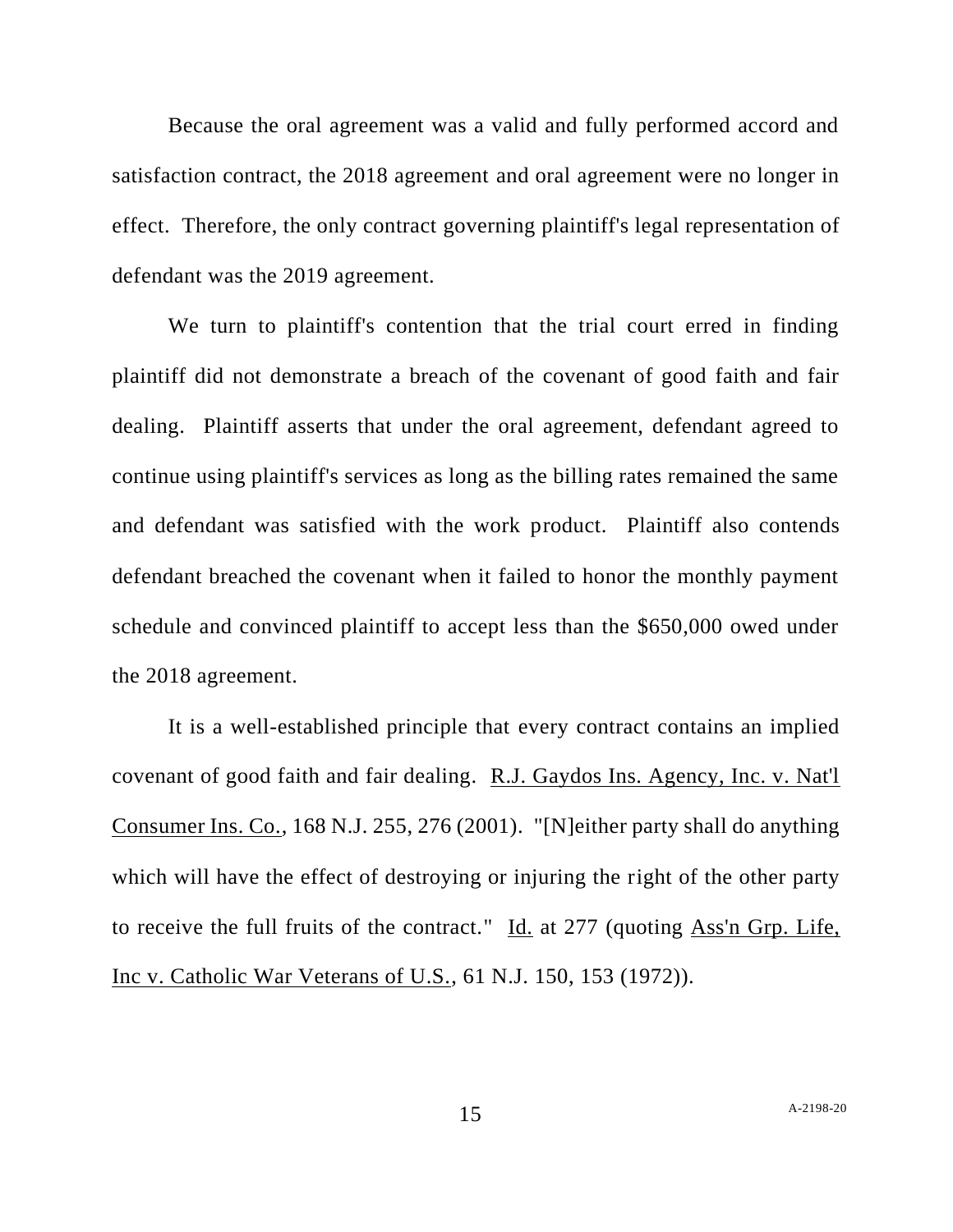Plaintiff's arguments lack merit. After the NOA litigation settled, plaintiff agreed to monthly payments of \$50,000—which is less than the \$100,000 payment schedule contained in the 2018 agreement. Basil even conceded during his deposition that "[i]t's incorrect if that [modified payment] was claimed to be a breach of some duty since I waived the \$50,000." And as discussed, plaintiff accepted defendant's final payment of \$150,000, agreeing to a total payment of \$250,000 in lieu of the original \$650,000 flat fee price. As plaintiff agreed to the modified payment, it cannot demonstrate there was a breach of the implied covenant.

In addressing the termination of plaintiff's services, the trial court found nothing in the record that suggested "malice or ill motive on the part of [defendant]." James described the advice given by outside counsel that there existed a conflict of interest in plaintiff's dual representation and counsel's recommendation to terminate plaintiff's services. In addition, defendant's board was no longer satisfied with plaintiff's services once Basil decided to represent Shin in his criminal case. Basil conceded defendant could terminate plaintiff under the oral agreement if defendant became dissatisfied with plaintiff's representation. Therefore, defendant did not breach the implied covenant in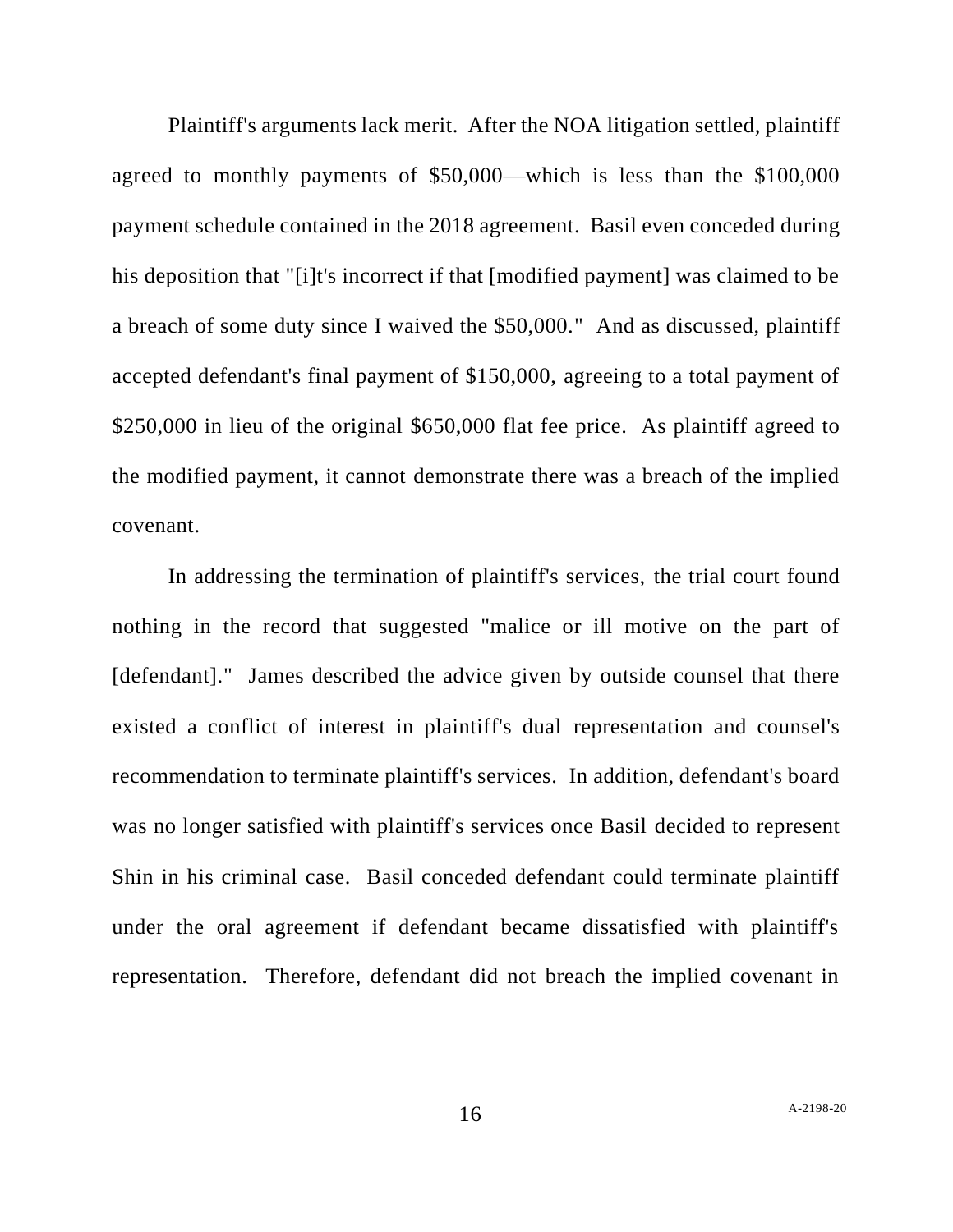terminating plaintiff's services. We see no reason to disturb the court's order finding no breach of the covenant of good faith and fair dealing.

Any further arguments asserted by plaintiff lack sufficient merit to be considered in a written opinion. R.  $2:11-3(e)(1)(E)$ .

In a cross-appeal, defendant contends the trial court erred in denying its motion for attorney's fees under Rule 4:46-5(b) because plaintiff's motion for summary judgment was frivolous. Under the rule:

> If the court is satisfied, at any time, that any of the affidavits submitted pursuant to this [summary judgment] rule are presented in bad faith or solely for the purpose of delay, the court shall forthwith order the party employing them to pay to the other party the amount of the reasonable expenses resulting from the filing of the affidavits, including reasonable attorney's fees, and any offending party or attorney may be adjudged guilty of contempt.

 $[R. 4:46-5(b)$  (emphasis added).

See also Chi. Title Ins. Co. v. Ellis, 409 N.J. Super. 444, 463 (App. Div. 2009).

Other than denying defendant's application in the order, the court did not address the request for attorney's fees. The court did not state whether it found plaintiff acted in bad faith or why it denied defendant's motion. Under Rule 1:7- 4(a) a judge must "find the facts and state its conclusions of law . . . on every motion decided by a written order." Therefore, we vacate the portion of the